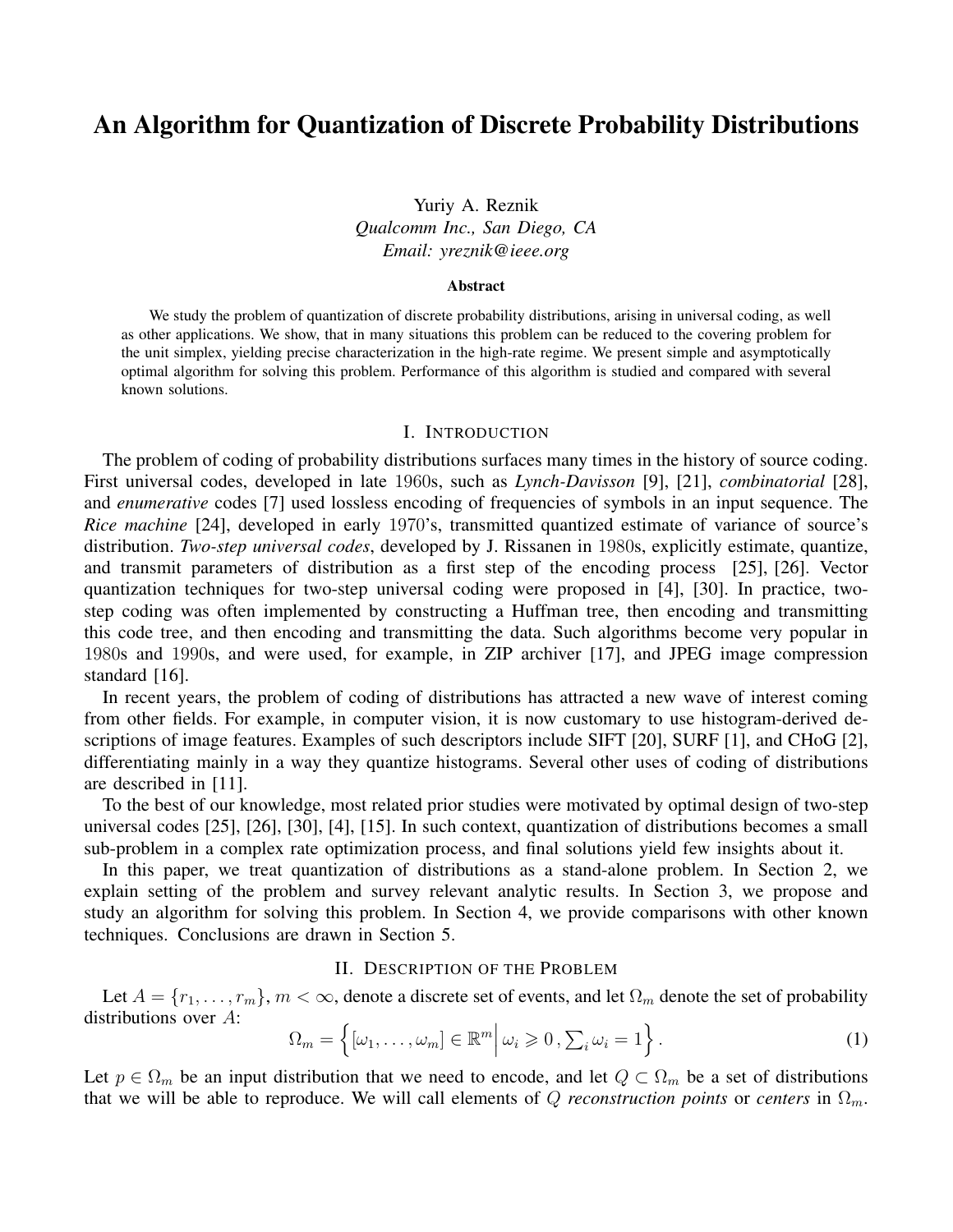We will further assume that *Q* is finite  $|Q| < \infty$ , and that its elements are enumerated and encoded by using fixed-rate code. The rate of such code is  $R(Q) = \log_2 |Q|$  bits. By  $d(p, q)$  we will denote a *distance measure* between distributions  $p, q \in \Omega_m$ .

In order to complete traditional setting of the quantization problem, it remains to assume that input quantity  $p \in \Omega_m$  is produced by some random process, e.g. a memoryless process with density  $\theta$  over Ω*m*. Then the problem of quantization can be formulated as minimization of the *average distance* to the nearest reconstruction point (cf. [14, Lemma 3.1])

$$
\bar{d}(\Omega_m, \theta, R) = \inf_{\substack{Q \subset \Omega_m \\ |Q| \le 2^R}} \mathbf{E}_{p \in \Omega_m} \min_{q \in Q} d(p, q), \qquad (2)
$$

However, we notice that in most applications, best possible accuracy of the reconstructed distribution is needed *instantaneously*. For example, in the design of a two-step universal code, sample-derived distribution is quantized and immediately used for encoding of this sample [26]. Similarly, in computer vision / image recognition applications, histograms of gradients from an image are extracted, quantized, and used right away to find nearest match for this image.

In all such cases, instead of minimizing the expected distance, it makes more sense to design a quantizer that minimizes the *worst case-* or *maximal distance* to the nearest reconstruction point. In other words, we need to solve the following problem  $<sup>1</sup>$ </sup>

$$
d^*(\Omega_m, R) = \inf_{\substack{Q \subset \Omega_m \\ |Q| \le 2^R}} \max_{p \in \Omega_m} \min_{q \in Q} d(p, q).
$$
 (3)

We next survey some known results about it.

## *A. Achievable Performance Limits*

We note that the problem (3) is purely geometric in nature. It is equivalent to the *problem of covering of* Ω*<sup>m</sup> with at most* 2 *<sup>R</sup> balls of equal radius*. Related and immediately applicable results can be found in Graf and Luschgy [14, Chapter 10].

First, observe that  $\Omega_m$  is a compact set in  $\mathbb{R}^{m-1}$  (unit  $m-1$ -simplex), and that its volume in  $\mathbb{R}^{m-1}$ can be computed as follows [29]:

$$
\lambda^{m-1}(\Omega_m) = \frac{a^k}{k!} \sqrt{\frac{k+1}{2^k}} \Big|_{\substack{k=m-1 \ a=\sqrt{2}}} = \frac{\sqrt{m}}{(m-1)!} \,. \tag{4}
$$

Here and below we assume that  $m \geq 3$ .

Next, we bring result for asymptotic covering radius [14, Theorem 10.7]

$$
\lim_{R \to \infty} 2^{\frac{R}{m-1}} d^*(\Omega_m, R) = C_{m-1} {}^{m-1} \sqrt{\lambda^{m-1}(\Omega_m)},
$$
\n(5)

where *C<sup>m</sup>−*<sup>1</sup> *>* 0 is a constant known as *covering coefficient for the unit cube*

$$
C_{m-1} = \inf_{R \geq 0} 2^{\frac{R}{m-1}} d^*([0,1]^{m-1}, R). \tag{6}
$$

<sup>1</sup>The dual problem:

$$
R(\varepsilon) = \inf_{Q \subset \Omega_m : \max_{p \in \Omega_m} \min_{q \in Q} d(p,q) \leq \varepsilon} \log_2 |Q|,
$$

may also be posed. The quantity  $R(\varepsilon)$  can be understood as Kolmogorov's  $\varepsilon$ -entropy for metric space  $(\Omega_m, d)$  [18].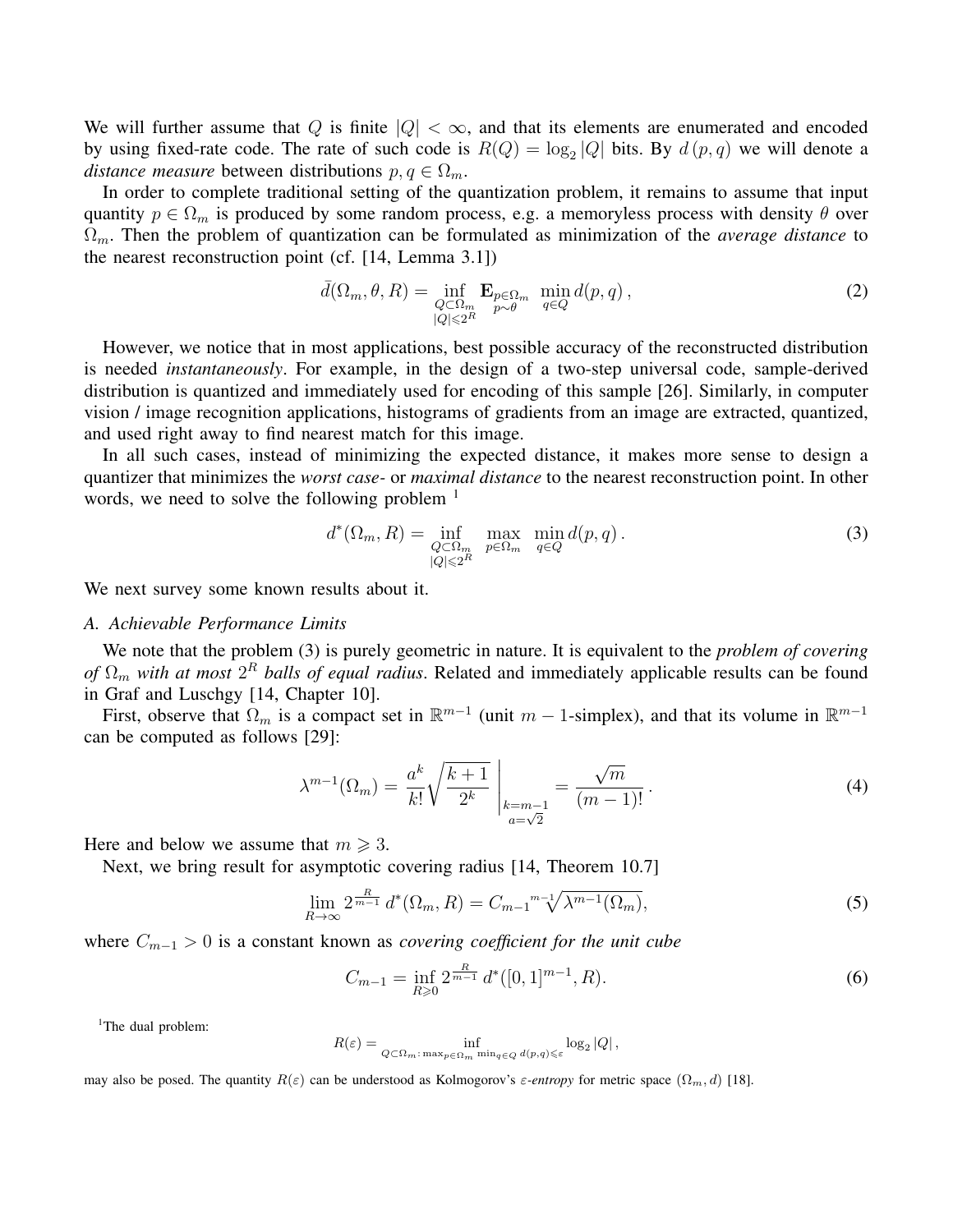The exact value of  $C_{m-1}$  depends on a distance measure  $d(p, q)$ . For example, for  $L_{\infty}$  norm

$$
d_{\infty}(p,q) = ||p - q||_{\infty} = \max_{i} |p_i - q_i|,
$$

it is known that

$$
C_{m-1,\infty}=\tfrac{1}{2}.
$$

Hereafter, when we work with specific  $L_r$  - norms:

$$
d_r(p,q) = ||p - q||_r = \left(\sum_i |p_i - q_i|^r\right)^{1/r}
$$
\n(7)

we will attach subscripts *r* to covering radius *d ∗* (*.*) and other expressions to indicate the type of norm being used.

By putting all these facts together, we obtain:

**Proposition 1.** *With*  $R \rightarrow \infty$ *:* 

$$
d_r^*(\Omega_m, R) \sim C_{m-1,r} \sqrt[m-1]{\frac{\sqrt{m}}{(m-1)!}} \, 2^{-\frac{R}{m-1}},\tag{8}
$$

*where*  $C_{m-1,r}$  *are some known constants.* 

We now note, that with large *m* the leading term in (8) turns into

$$
\sqrt[m-1]{\frac{\sqrt{m}}{(m-1)!}} = \frac{e}{m} + O\left(\frac{1}{m^2}\right)
$$
\n(9)

which is a decaying function of *m*. This highlights an interesting property of this quantization problem, distinguishing it from well known cases, such as quantization of the unit  $(m - 1)$ -dimensional cube.

# III. AN ALGORITHM FOR CODING OF DISTRIBUTIONS

The following algorithm<sup>2</sup> can be viewed as a custom designed lattice quantizer. It is interesting in a sense that its lattice coincides with the concept of *types* in universal coding [8].

## *A. Choice of Lattice*

Given some integer  $n \ge 1$ , we define a set:

$$
Q_n = \left\{ [q_1, \dots, q_m] \in \mathbb{Q}^m \middle| q_i = \frac{k_i}{n}, \sum_i k_i = n \right\},\tag{10}
$$

where  $n, k_1, \ldots, k_m \in \mathbb{Z}^+$ . Parameter *n* serves as a common denominator to all fractions, and can be used to control the density and number of points in *Qn*.

By analogy with the concept of *types* in universal coding [8] we will refer to distributions  $q \in Q_n$ as types. For same reason we will (somewhat informally) call *Q<sup>n</sup>* a *type lattice*. Several examples of sets *Q<sup>n</sup>* are shown in Figure 1.

 $2$ An earlier publication related to this technique is [3].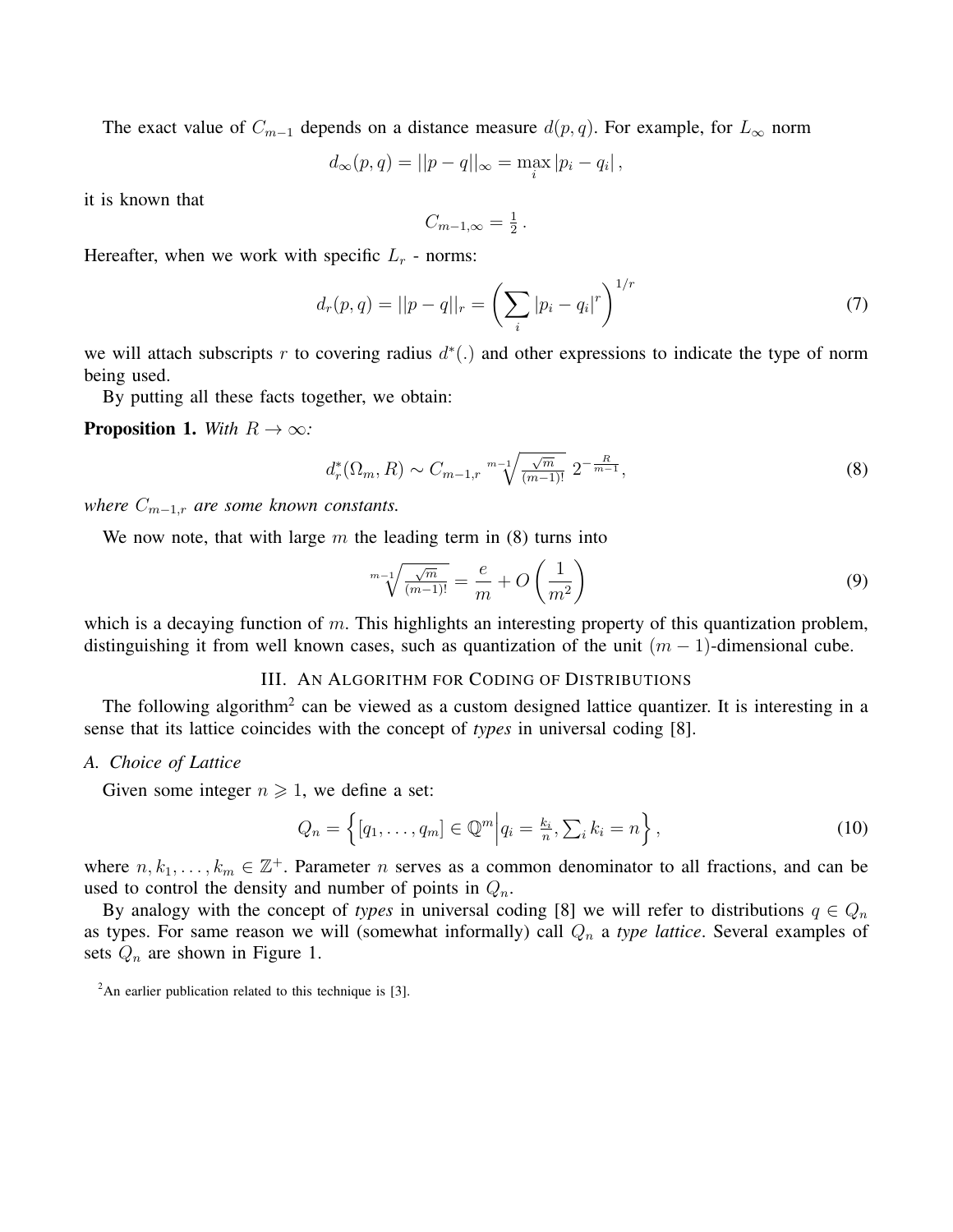

Figure 1. Examples of type lattices and their Voronoi cells (for *L*-norms) in 3 dimensions.

## *B. Quantization*

The task of finding the nearest type in  $Q_n$  can be solved by using the following simple algorithm<sup>3</sup>:

**Algorithm 1.** *Given p*, *n*, *find nearest*  $q = \left[\frac{k_1}{n}\right]$  $\frac{k_1}{n}, \ldots, \frac{k_m}{n}$ *n* ] *:* 1) *Compute values*  $(i = 1, \ldots, m)$ 

$$
k_i' = \left\lfloor n p_i + \frac{1}{2} \right\rfloor \;,\ \ n' = \textstyle \sum_i k_i' \,.
$$

2) If  $n' = n$  the nearest type is given by:  $k_i = k'_i$ . Otherwise, compute errors

$$
\delta_i = k'_i - np_i \,,
$$

*and sort them such that*

$$
-\frac{1}{2} \leq \delta_{j_1} \leq \delta_{j_2} \leq \ldots \leq \delta_{j_m} \leq \frac{1}{2}
$$

3) Let  $\Delta = n' - n$ . If  $\Delta > 0$  then decrement *d* values  $k'_{i}$  with largest errors

$$
k_{j_i} = \begin{bmatrix} k'_{j_i} & j = i, \dots, m - \Delta - 1, \\ k'_{j_i} - 1 & i = m - \Delta, \dots, m, \end{bmatrix}
$$

*otherwise, if* ∆ *<* 0 *increment |*∆*| values k ′ <sup>i</sup> with smallest errors*

$$
k_{j_i} = \begin{bmatrix} k'_{j_i} + 1 & i = 1, \dots, |\Delta| \\ k'_{j_i} & i = |\Delta| + 1, \dots, m \end{bmatrix}.
$$

The correctness of this algorithm in terms of  $L_{\infty}$ ,  $L_1$ , and  $L_2$ -norms is self-evident.

#### *C. Enumeration and Encoding*

As mentioned earlier, the number of types in lattice *Q<sup>n</sup>* depends on the parameter *n*. It is essentially the number of partitions of *n* into *m* terms  $k_1 + \ldots + k_m = n$ :

$$
|Q_n| = \binom{n+m-1}{m-1}.
$$
\n(11)

*,*

In order to encode a type with parameters  $k_1, \ldots, k_m$ , we need to obtain its unique index  $\xi(k_1, \ldots, k_m)$ . We suggest to compute it as follows:

$$
\xi(k_1,\ldots,k_n) = \sum_{j=1}^{n-2} \sum_{i=0}^{k_j-1} \binom{n-i-\sum_{l=1}^{j-1} k_l + m - j - 1}{m-j-1} + k_{n-1}.
$$
 (12)

<sup>3</sup>This algorithm is similar in concept to Conway and Sloane's quantizer for lattice  $A_n$  [5, Chapter 20], but it is naturally scaled and reduced to find solutions within (*m*-1) simplex.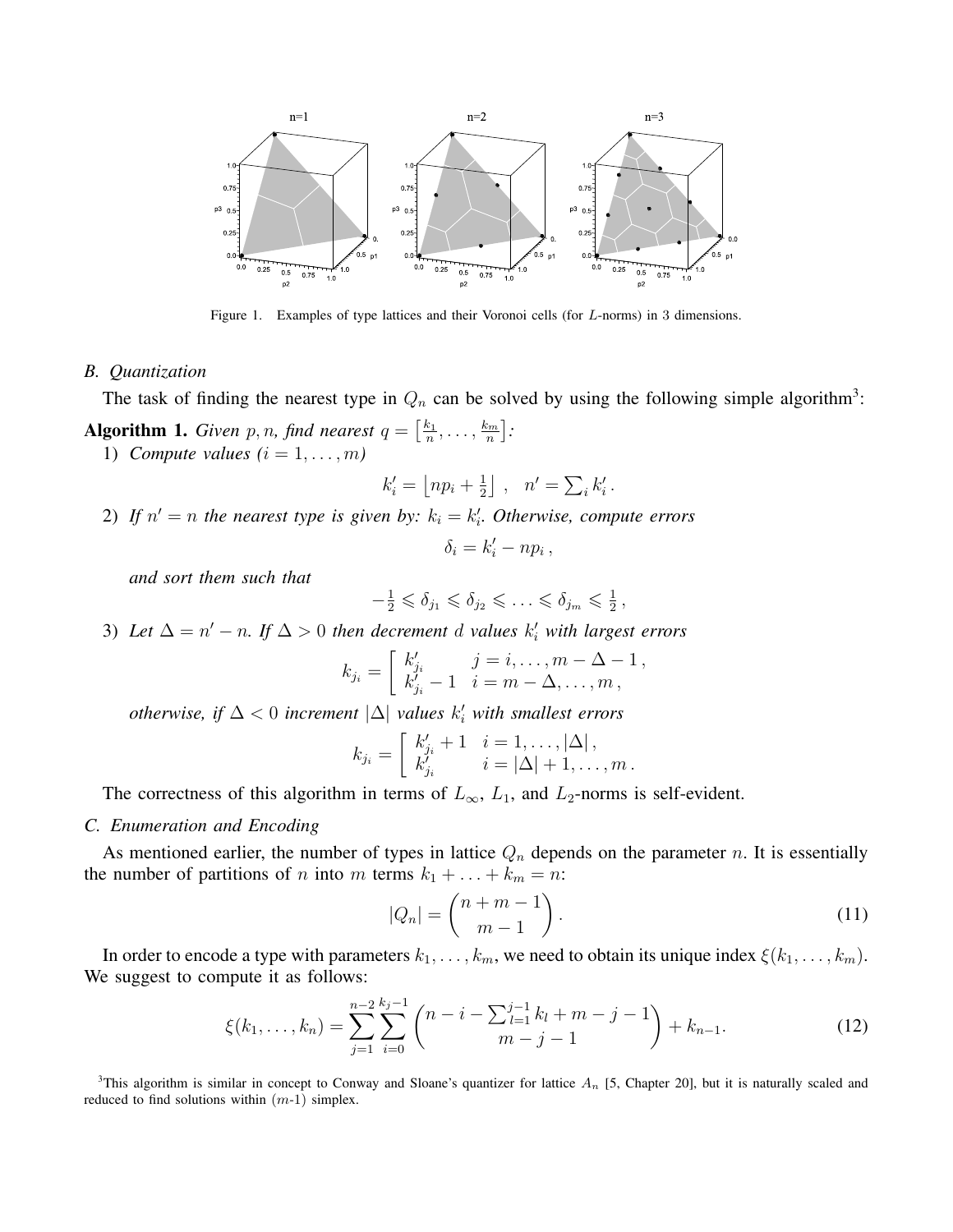This formula follows by induction (starting with  $m = 2, 3$ , etc.), and it implements lexicographic enumeration of types. For example:

$$
\xi(0,0,\ldots,0,n) = 0,\n\xi(0,0,\ldots,1,n-1) = 1,\n\ldots\n\xi(n,0,\ldots,0,0) = \binom{n+m-1}{m-1} - 1.
$$

Similar combinatorial enumeration techniques were discussed in [7], [27], [28].

Once index is computed, it is transmitted by using direct binary representation at rate:

$$
R(n) = \left\lceil \log_2 \binom{n+m-1}{m-1} \right\rceil \tag{13}
$$

#### *D. Performance Analysis*

The set of types  $Q_n$  is related to so-called *lattice*  $A_n$  in lattice theory [5, Chapter 4]. It can be understood as a bounded subset of  $A_n$  with  $n = m - 1$  dimensions, which is subsequently scaled, and placed in the unit simplex.

Using this analogy, we can show that vertices of Voronoi cells (so called *holes*) in type lattice *Q<sup>n</sup>* are located at:

$$
q_i^* = q + v_i, \quad q \in Q_n, \quad i = 1, \dots, m - 1,
$$
\n(14)

where  $v_i$  are so-called *glue vectors* [5, Chapter 21]:

$$
v_i = \frac{1}{n} \left[ \underbrace{\frac{m-i}{m}, \dots, \frac{m-i}{m}}_{i \text{ times}}, \underbrace{\frac{-i}{m}, \dots, \frac{-i}{m}}_{m-i \text{ times}} \right].
$$
 (15)

We next compute maximum distances (covering radii).

**Proposition 2.** Let  $a = |m/2|$ . The following holds:

$$
\max_{p \in \Omega_m} \min_{q \in Q_n} d_\infty(p, q) = \frac{1}{n} \left( 1 - \frac{1}{m} \right), \tag{16}
$$

$$
\max_{p \in \Omega_m} \min_{q \in Q_n} d_2(p, q) = \frac{1}{n} \sqrt{\frac{a(m-a)}{m}}, \tag{17}
$$

$$
\max_{p \in \Omega_m} \min_{q \in Q_n} d_1(p,q) = \frac{1}{n} \frac{2a(m-a)}{m}.
$$
\n(18)

 $\overline{a}$ 

 $\blacksquare$ 

*Proof:* We use vectors (15). The largest component values appear when  $i = 1$  or  $i = m - 1$ . E.g. for  $i = 1$ :

$$
v_1 = \frac{1}{n} \left[ \frac{m-1}{m}, \frac{-1}{m}, \dots, \frac{-1}{m} \right].
$$

This produces  $L_{\infty}$  - radius. The largest absolute sum is achieved when all components are approximately the same in magnitude. This happens when  $i = a$ .

$$
v_a = \frac{1}{n} \left[ \underbrace{\frac{m-a}{m}, \dots, \frac{m-a}{m}}_{a \text{ times}}, \underbrace{\frac{-a}{m}, \dots, \frac{-a}{m}}_{m-a \text{ times}} \right].
$$

This produces  $L_1$  - radius.  $L_2$  norm is the same for all vectors  $v_i, i > 0$ .

It remains to evaluate distance / rate characteristics of type-lattice quantizer:

$$
d_r^*[Q_n](\Omega_m, R) = \min_{n: |Q_n| \leqslant 2^R} \max_{p \in \Omega_m} \min_{q \in Q_n} d_r(p, q) .
$$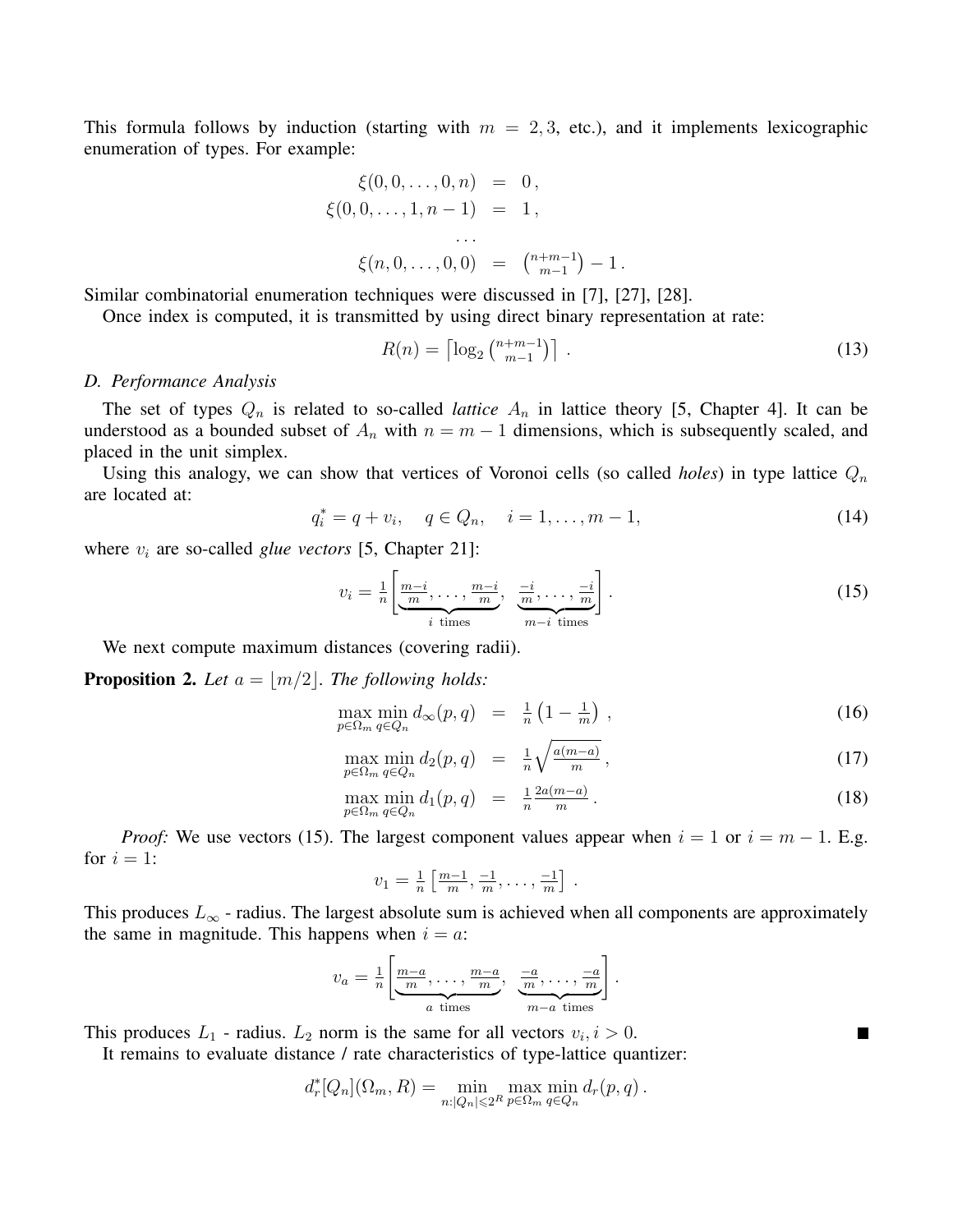We report the following.

**Theorem 1.** Let  $a = |m/2|$ . Then, with  $R \to \infty$ :

$$
d_{\infty}^*[Q_n](\Omega_m, R) \sim 2^{-\frac{R}{m-1}} \frac{1 - \frac{1}{m}}{\sqrt[m-1]{(m-1)!}}, \tag{19}
$$

$$
d_2^*[Q_n](\Omega_m, R) \sim 2^{-\frac{R}{m-1}} \frac{\sqrt{\frac{a(m-a)}{m}}}{\sqrt{m-1}!}, \qquad (20)
$$

$$
d_1^*[Q_n](\Omega_m, R) \sim 2^{-\frac{R}{m-1}} \frac{\frac{2a(m-a)}{m}}{\sqrt[m-1]{(m-1)!}}.
$$
\n(21)

*Proof:* We first obtain asymptotic (with  $n \to \infty$ ) expansion for the rate of our code (13):

$$
R = (m-1)\log_2 n - \log_2 (m-1)! + O\left(\frac{1}{n}\right).
$$

This implies that

$$
n \sim 2^{\frac{R}{m-1}} \sqrt[m-1]{(m-1)!} \,. \tag{22}
$$

Statements of theorem are obtained by combination of this relation with expressions (16-18).

*1) Optimality:* We now compare the result of Theorem 1 with theoretical asymptotic estimates for covering radius for  $\Omega_m$  (8). As evident, the maximum distance in our scheme decays with the rate *R* as:

$$
d^*[Q_n](\Omega_m, R) \sim 2^{-\frac{R}{m-1}},
$$

which matches the decay rate of theoretical estimates.

The only difference is in a leading constant factor. For example, under  $L_{\infty}$  norm, such factor in expression (8) is

$$
\frac{1}{2} \sqrt[m-1]{\sqrt{m}} = \frac{1}{2} + O\left(\frac{\log m}{m}\right).
$$

Our algorithm, on the other hand, uses a factor

$$
1-\frac{1}{m},
$$

which starts with  $\frac{1}{2}$  when  $m = 2$ , and tends to 1 with  $m \to \infty$ .

*2) Performance in terms of KL-distance:* All previous results are obtained using L-norms. Such distance measures are common in computer vision and image recognition applications [1], [20], [22]. In source coding, main interest presents Kullback-Leibler (KL) distance:

$$
d_{\text{KL}}(p,q) = D(p||q) = \sum_{i} p_i \log_2 \frac{p_i}{q_i} \,. \tag{23}
$$

This is not a true distance measure, so precise analysis is complicated. Yet, by observing<sup>4</sup> that for small distances between *p* and *q*:

$$
d_{\text{KL}}(p,q) \sim \frac{1}{2\ln 2} \sum_{i} \frac{(p_i - q_i)^2}{q_i}
$$
 (24)

<sup>4</sup>For example, by considering Tailor series of  $h(p) = -\sum_i p_i \log p_i$  at point q:  $h(p) = h(q) + (p - q)^T \nabla h(q) + \frac{1}{2}(p - q)^T \nabla^2 h(q)$  $(p-q) + \ldots$ , we note that  $D(p||q)$  is just a tail of this series:  $D(p||q) = h(q) - h(p) + (p - q)^T \nabla h(q)$ .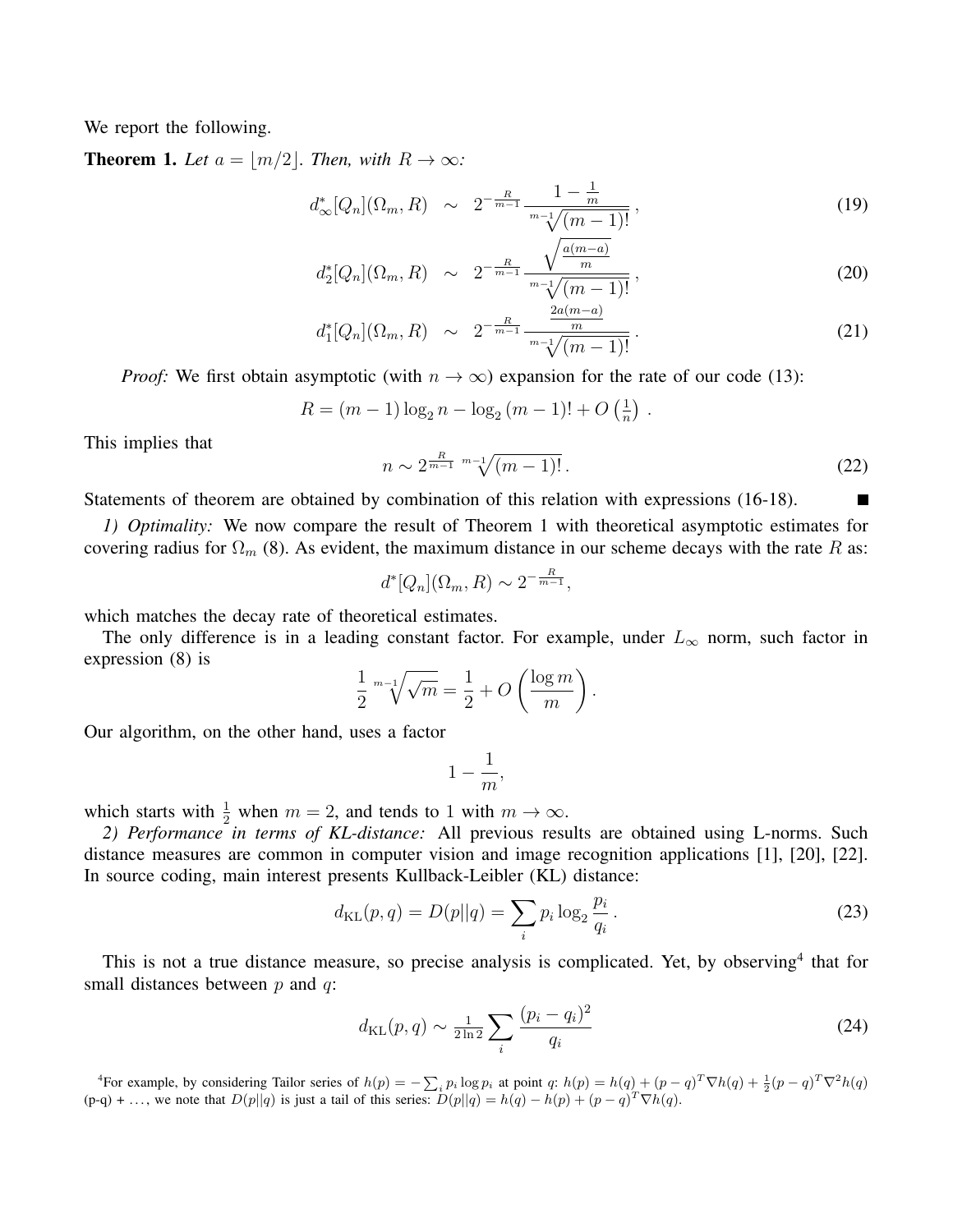

Figure 2. Two 10-point lattices:  $Q_3$  (left), and  $Q_2^*$  (right). The second has noticeably smaller cells.

we can at least say, that for a cell in the middle of the simplex  $\{q_i = \frac{1}{n}\}$  $\frac{1}{m}$ , KL-distances to the nearest holes *q <sup>∗</sup>* will satisfy:

$$
d_{\text{KL}}(q^*, q) \sim \frac{m}{2\ln 2} \left[ d_2(q^*, q) \right]^2 = \frac{1}{2\ln 2} \frac{a(m-a)}{n^2} = O\left(\frac{1}{n^2}\right). \tag{25}
$$

As evident from (24), KL-radii of our cells will increase as we move point *q* closer to the boundary of the simplex. However, in the asymptotic sense (and excluding boundary points), their magnitude will still decrease at the rate of  $O(n^{-2})$ . This follows, for example, from inequality:  $\sum_{i} \frac{(p_i - q_i)^2}{q_i}$  $\frac{-q_i}{q_i} \leq$  $\sum_i (p_i - q_i)^2 \left( \max_i \frac{1}{q_i} \right)$ *qi* ). By translating  $n$  to bitrate (cf.  $(22)$ ), we obtain

$$
d_{\text{KL}}(q^*, q) = O\left(2^{-\frac{2R}{m-1}}\right). \tag{26}
$$

Precise lower bounds, supporting this simple estimate, can be obtained by using Pinsker inequality [23], and its recent refinements [10].

### *E. Additional improvements*

*1) Introducing bias:* As easily observed, type lattice  $Q_n$  places reconstruction points with  $k_i = 0$  precisely on edges of the probability simplex  $\Omega_m$ . This is not best placement from quantization standpoint, particularly when *n* is small. This placement can be improved by using *biased types*:

$$
q_i = \frac{k_i + \beta}{n + \beta m}, \quad i = 1, \dots, m
$$

where  $\beta \geqslant 0$  is a constant that defines shift towards the middle of the simplex. In traditional source coding applications, it is customary to use  $\beta = 1/2$  [19]. In our case, setting  $\beta = 1/m$  appears to work best for *L*-norms, as it introduces same distance to edges of the simplex as covering radius of the lattice.

*2) Using dual type lattice*  $Q_n^*$ : Another idea for improving performance of our quantization algorithm is to define and use *dual type lattice*  $Q_n^*$ . Such a lattice consists of all points:

$$
q^* = q + v_i, \quad q \in Q_n, \quad q^* \in \Omega_m \quad i = 0, \ldots, m - 1,
$$

where  $v_i$  are the glue vectors (15). The main advantage of using dual lattice is thinner covering in high dimensions (cf. [5, Chapter 2]). But even at small dimensions, it may sometimes be useful. An example of such a situation for  $m = 3$  is shown in Figure. 2.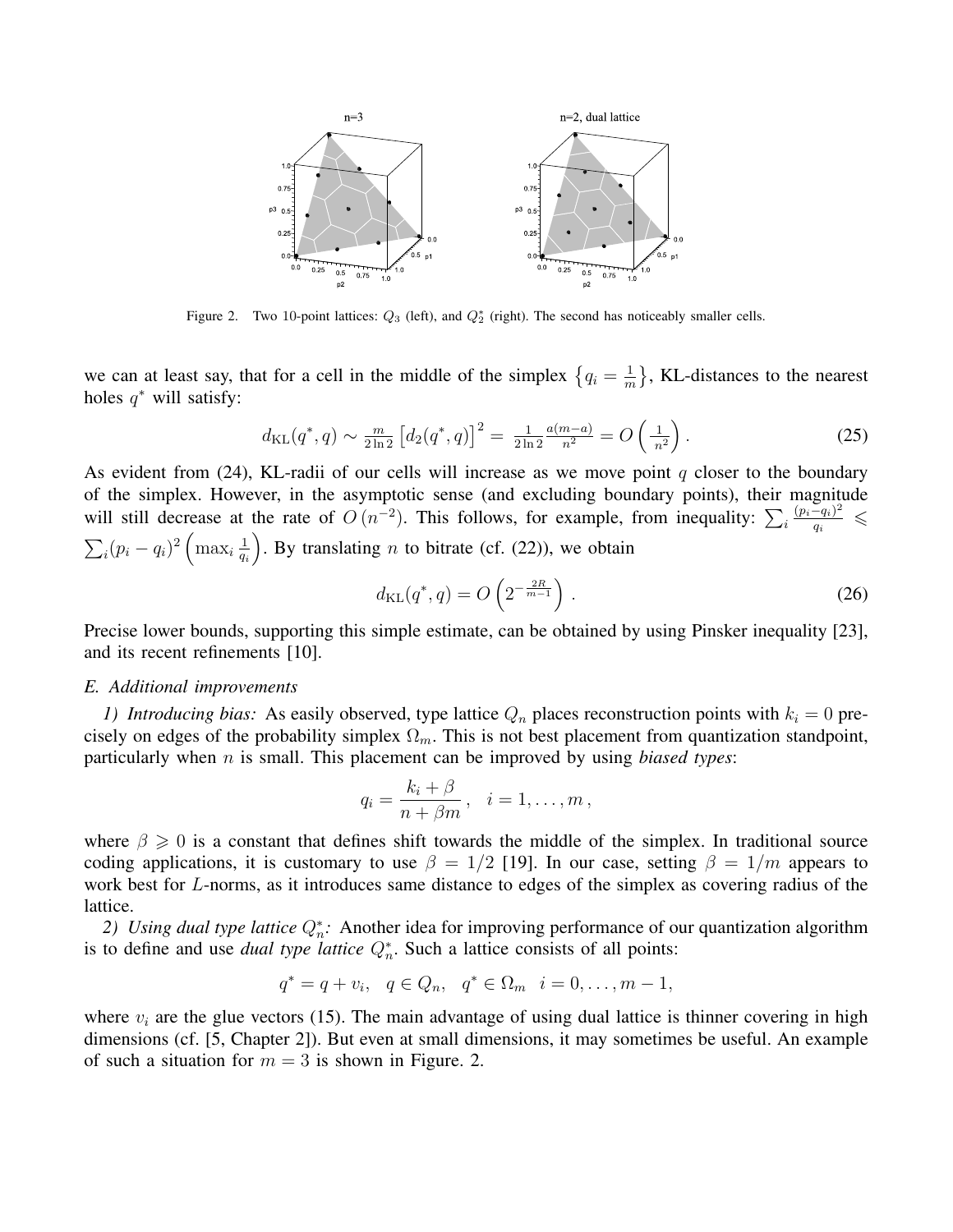

Figure 3. *L*<sub>1</sub>-radius vs rate characteristics  $d_1^*[H](R)$ ,  $d_1^*[G \Lambda](R)$ ,  $d_1^*[Q \Lambda](R)$  achievable by Huffman-, Gilbert-Moore-, and type-based quantization schemes.

## IV. COMPARISON WITH TREE-BASED QUANTIZATION TECHNIQUES

Given a probability distribution  $p \in \Omega_m$ , one popular in practice way of compressing it is to design a prefix code (for example, a Huffman code) for this distribution *p* first, and then encode the binary tree of such a code. Below we summarize some known results about performance of such schemes.

By denoting by  $\ell_1, \ldots, \ell_m$  lengths of prefix codes, recalling that they satisfy Kraft inequality [6], and noting that  $2^{-\ell_i}$  can be used to map lengths back to probabilities, we arrive at the following set:

$$
Q_{\text{tree}} = \{ [q_1, \ldots, q_m] \in \mathbb{Q}^m | q_i = 2^{-\ell_i}, \sum_i 2^{-\ell_i} \leq 1 \}.
$$

There are several specific algorithms that one can employ for construction of codes, producing different subsets of *Q*tree. Below we only consider the use of classic Huffman and Gilbert-Moore [13] codes. Some additional tree-based quantization schemes can be found in [11].

**Proposition 3.** *There exists a set*  $Q_{\text{GM}} \subset Q_{\text{tree}}$ *, such that* 

$$
d_{\text{KL}}^*[Q_{\text{GM}}](R_{\text{GM}}) \leqslant 2, \tag{27}
$$

$$
d_1^*[Q_{\rm GM}](R_{\rm GM}) \leq 2\sqrt{\ln 2}, \qquad (28)
$$

$$
d_{\infty}^*[Q_{\rm GM}](R_{\rm GM}) \leq 1, \qquad (29)
$$

*where*

$$
R_{\rm GM} = \log_2 |Q_{\rm GM}| = \log_2 C_{m-1} = 2m - \frac{3}{2} \log_2 m + O(1),\tag{30}
$$

*and*  $C_n = \frac{1}{n+1} \binom{2n}{n}$  $\binom{2n}{n}$  is the Catalan number.

*Proof:* We use Gilbert-Moore code [13]. Upper bound for KL-distance is well known [13]. *L*<sup>1</sup> bound follows by Pinsker inequality [23]:  $d_{KL}(p,q) \geq \frac{1}{2 \ln 2} d_1(p,q)^2$ .  $L_{\infty}$  bound is obvious:  $p_i, q_i \in (0,1)$ . Gilbert-Moore code uses fixed assignment (e.g. from left to right) of letters to the codewords. Any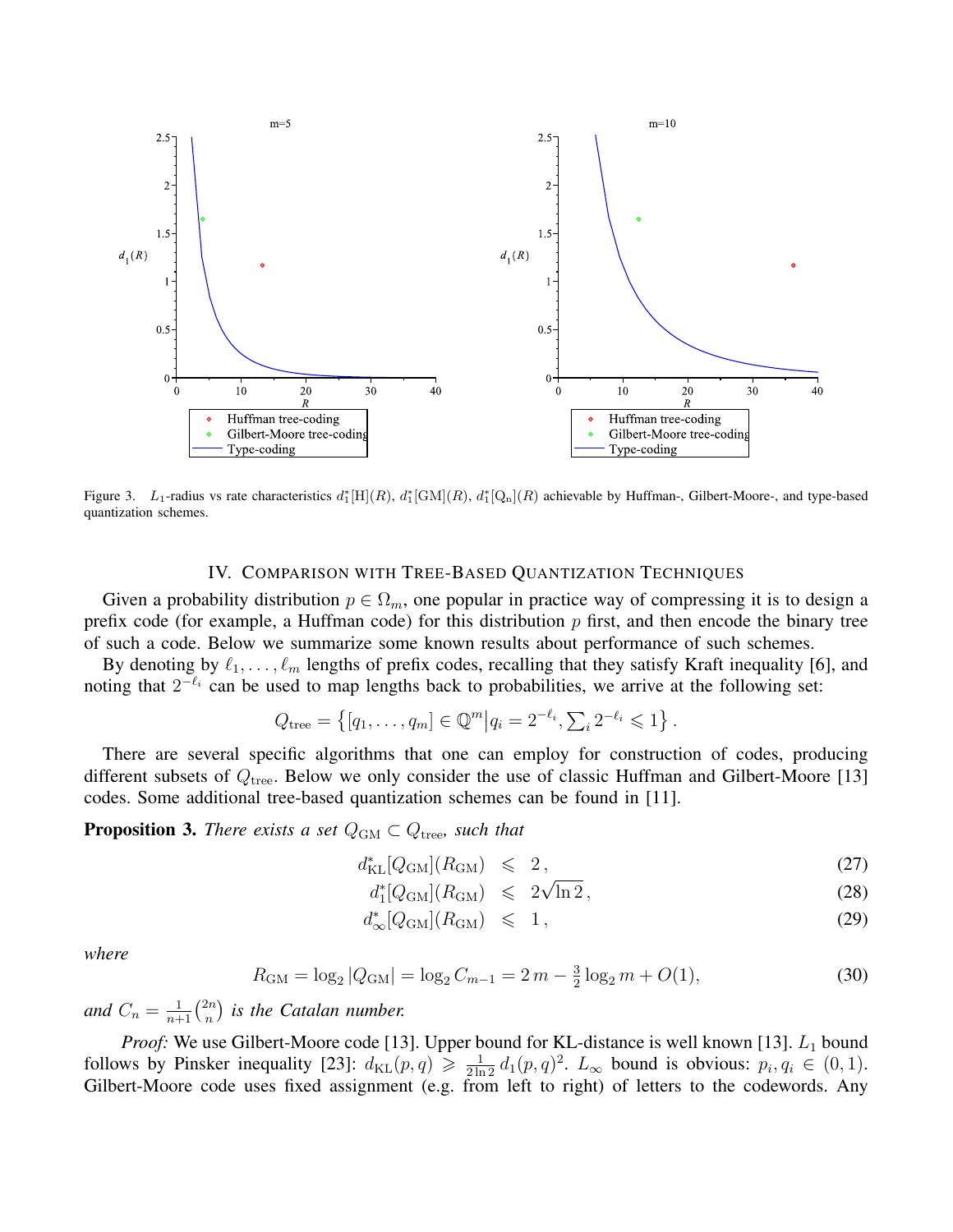binary rooted tree with *m* leaves can serve as a code. The number of such trees is given by the Catalan number  $C_{m-1}$ .

**Proposition 4.** *There exists a set*  $Q_H \subset Q_{\text{tree}}$ *, such that* 

$$
d_{\text{KL}}^*[Q_{\text{H}}](R_{\text{H}}) \leq 1,\tag{31}
$$

$$
d_1^*[Q_H](R_H) \leqslant \sqrt{2\ln 2},\tag{32}
$$

$$
d_{\infty}^*[Q_{\mathrm{H}}](R_{\mathrm{H}}) \leqslant \frac{1}{2},\tag{33}
$$

*where*

$$
R_{\rm H} = \log_2 |Q_{\rm H}| = m \log_2 m + O(m) \tag{34}
$$

*Proof:* We use Huffman code. Its KL-distance bound is well known [6].  $L_1$  bound follows by Pinsker inequality [23].  $L_{\infty}$  bound follows from sibling property of Huffman trees [12]. It remains to estimate the number of Huffman trees  $T_m$  with  $m$  leaves. Consider a skewed tree, with leaves at depths 1, 2, . . . ,  $m-1$ ,  $m-1$ . The last two leaves can be labeled by  $\binom{m}{2}$  combinations of letters, whereas the other leaves - by  $(m-2)!$  possible combinations. Hence  $T_m \geq (m \choose 2)(m-2)! = \frac{1}{2}m!$ . Upper bound is obtained by arbitrary labeling all binary trees with *m* leaves:  $T_m < m$ !  $C_{m-1}$ , where  $C_{m-1}$  is the Catalan number. Combining both we obtain:  $-\frac{1}{\ln 2}m < \log_2 T_m - m \log_2 m < (2 - \frac{1}{\ln 2}) m$ .

We present comparison of maximal  $L_1$  distances achievable by tree-based and type-based quantization schemes in Figure 3. We consider cases of  $m = 5$  and  $m = 10$  dimensions. It can be observed that the proposed type-based scheme is more efficient and more versatile, allowing a wide range of possible rate/distance tradeoffs.

# V. CONCLUSIONS

The problem of quantization of discrete probability distributions is studied. It is shown, that in many cases, this problem can be reduced to the covering radius problem for the unit simplex. Precise characterization of this problem in high-rate regime is reported. A simple algorithm for solving this problem is also presented, analyzed, and compared to other known solutions.

## ACKNOWLEDGEMENTS

The author would like to thank Prof. K. Zeger (UCSD) for reviewing and providing very useful comments on the initial draft of this paper. The author also wishes to thank Prof. B. Girod and his students V. Chandrasekhar, G. Takacs, D. Chen, S. Tsai (Stanford University), and Dr. R. Grzeszczuk (Nokia Research Center, Palo Alto) for introduction to the field of computer vision, and collaboration that prompted study of this quantization problem [3].

#### **REFERENCES**

- [1] H. Bay, A. Ess, T. Tuytelaars, L. Van Gool, "SURF: Speeded Up Robust Features," *Computer Vision and Image Understanding (CVIU)*, vol. 110, no. 3, pp. 346–359, 2008.
- [2] V. Chandrasekhar, G. Takacs, D. Chen, S. Tsai, R. Grzeszczuk, B. Girod, "CHoG: Compressed histogram of gradients A low bit-rate feature descriptor," in *Proc. Computer Vision and Pattern Recognition (CVPR'09)*, pp. 2504–2511, 2009.
- [3] V. Chandrasekhar, Y. Reznik, G. Takacs, D. Chen, S. Tsai, R. Grzeszczuk, and B. Girod, "Quantization Schemes for Low Bitrate Compressed Histogram of Gradient Descriptors," in *Proc. Computer Vision and Pattern Recognition (CVPR'10)*, 2010.
- [4] P. A. Chou, M. Effros, and R. M. Gray, "A vector quantization approach to universal noiseless coding and quantization," *IEEE Trans. Information Theory*, vol. 42, no. 4, pp. 1109–1138, 1996.
- [5] J. H. Conway and N. J. A. Sloane, *Sphere Packings, Lattices and Groups*. New York: Springer-Verlag, 1998.
- [6] T. M. Cover and J. M. Thomas, *Elements of Information Theory*. New York: John Wiley & Sons, 2006.